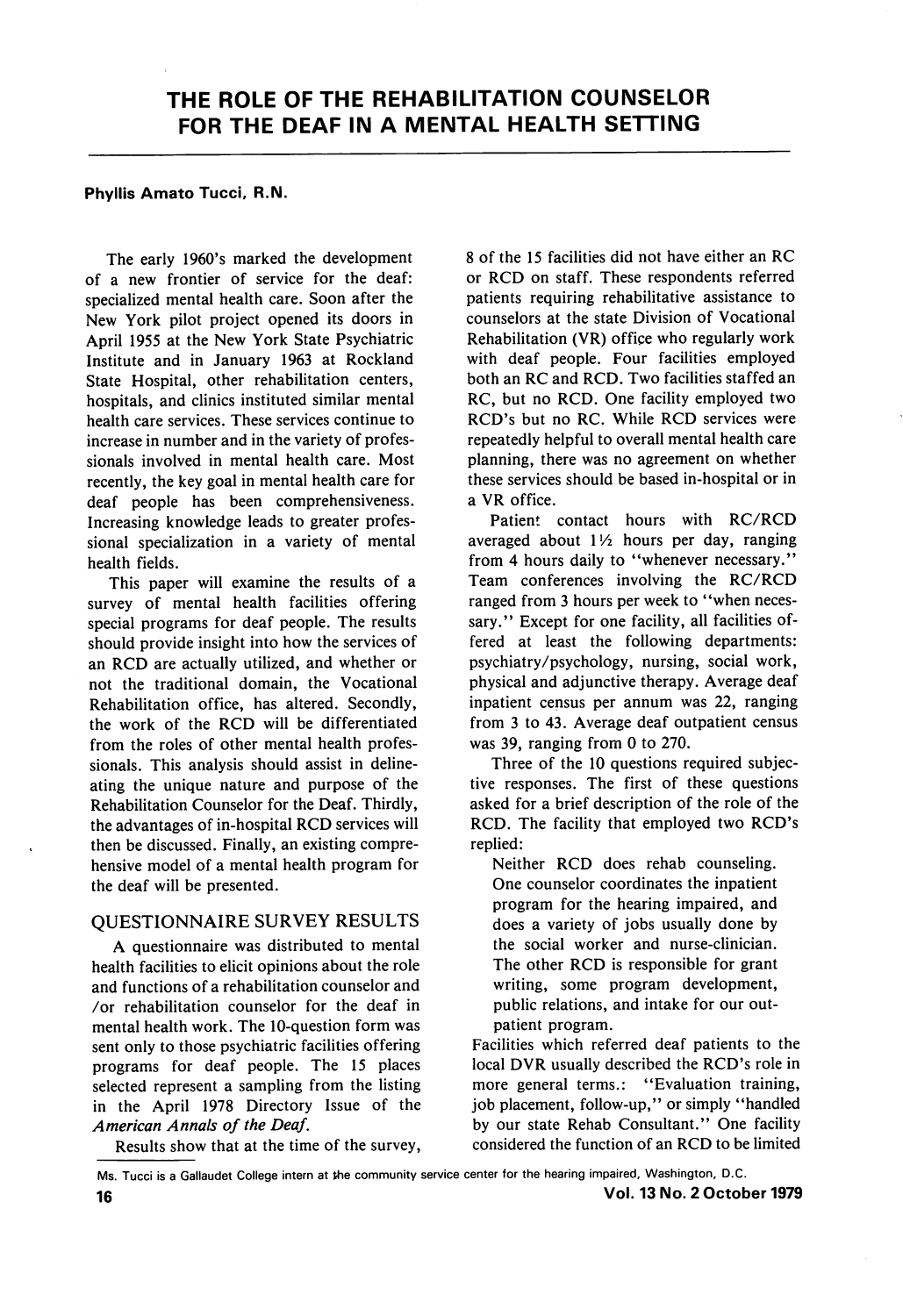to job finding. Others regarded the role more broadly, such as: ". . . RCD sees inpatients and outpatients, works in aftercare, visits com munity facilities, and develops programs in communities; it is a multifaceted job." A few facilities mentioned personal and vocational counseling, and interpreting as duties within the role of the RCD.

The second question asked the respondent to differentiate between the functions of a rehabilitation counselor and a social worker. The third question solicited an opinion about the particular advantages a patient has when an RC or RCD is part of the staff. Opinions differed markedly. One response, written by a social worker, reflected the struggle for role identify that has been occurring between the fields of social work and rehabilitation counseling:

I have yet to see a strong rehabilitation counselor with skills to compete with the breadth of a social worker's skills... I'll be damned if I've figured out what they offer except a particular set of contacts and knowledge of specific laws and policies - both of which could be learned by a social worker as well.

About half of the respondents viewed the functions of the rehabilitation counselor (RC) or RCD as being more specific than those of the social worker. The social worker was con sidered to be responsible for the "general" welfare of the patient" and ''all other needs, not only job related." The other half of the replies contrasted with this view by including functions other than job training and place ment in the role of the RCD. Such functions were: personal and guidance counseling and preparing the patient for a job. Several par ticipants failed to differentiate between the two professional groups, merely stating that the roles of the social worker and rehabilita tion counselor "overlap."

Except for one facility that did not respond to the third subjective question, all facilities saw advantages in having an RCD on staff. One response read: "The (RCD) has knowledge of Sign Language, and knowledge about deafness; he/she knows about the possibilities, process, and procedure of rehabilitation." Another response read: "The RCD assists in the development of life and job skills, helps with increasing effective interper sonal relationships." Still another responded: "The RCD helps the patient toward the end goal of therapy — to live independently, with a measure of security."

Only two respondents mentioned a dis tinguishing contribution the RCD can make: the development of new human service pro grams in the community. The RCD can be the motivating force behind the establishment of necessary community support services.

Survey results suggest that the tasks of RCD's currently working in mental health facilities are most often vocationally-related. Secondly, the functions an RCD performs will be largely dependent upon the needs of the particular facility employing the RCD. Third ly, as the availability of other mental health professionals in a facility increases (e.g., psychiatric social worker, psychiatric nurse, OT personnel), functions of the RCD become more tightly vocational in nature. A fourth observation concerns the apparent role confu sion of the social worker and the RC/RCD. In some facilities, overlap in functions are ex pected, but survey results offered no general agreement on where the overlaps occurred.

# DISCUSSION

Ambiguity seems to exist when the RCD is employed where a patient is given many diffe rent kinds of help. Since the scope of an RCD's position varies according to facility and composition of the mental health staff, it is helpful to consider what the other team members do.

The *psychiatrist*. The psychiatrist uses knowledge of medicine, psychiatry, and deaf ness to aid and modify chemotherapeutic regimens. Drugs are frequently necessary to render the patient more responsive to therapy (Robinson, 1978). The psychiatrist evaluates the readiness of the patient to begin other types of therapy, as well as rehabilitation, and pro vides psychotherapy as may be appropriate.

The *psychologist*. The psychologist engages in psychotherapy with the patient, and is responsible for diagnostic pscyhological testing (Rainer & Altshuler, 1966). These duties re quire the ability to communicate proficiently in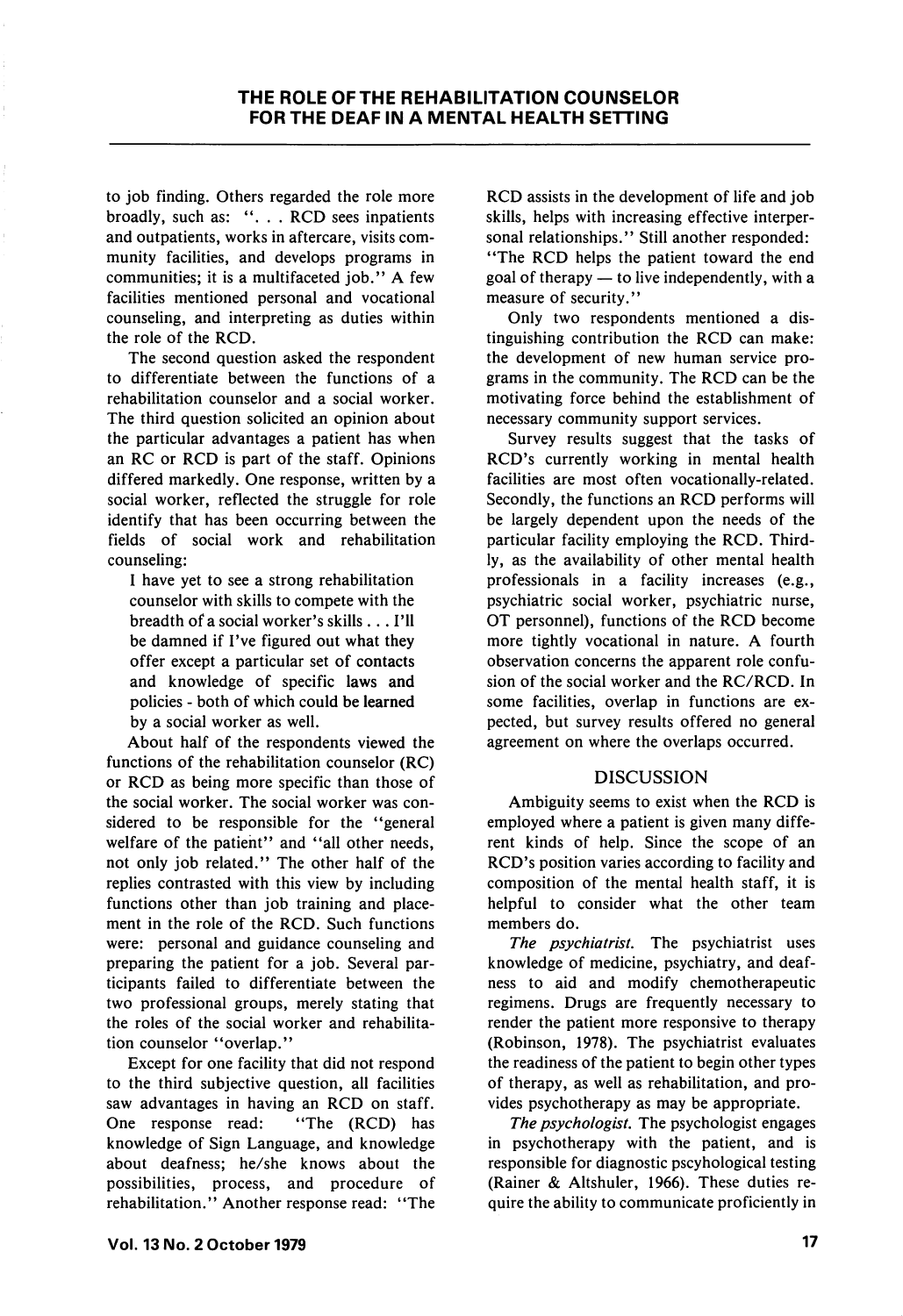the mode most comfortable to the patient or group. The psychologist needs to be aware of the psychology and adjustment problems of deafness so that behavior is not misinterpreted or mislabeled.

The psychiatric nurse. This professional has a continuous source of feedback from the pa tient, and is one professional member of the team who spends the most time with the pa tient. Therefore, information from the nursing staff is extremely valuable to the RCD assess ing the patient's progress. The nurse maintains and promotes a therapeutic environment that allows and encourages the patient to gradually assume independence (Robinson, 1971). The success of the general treatment plan depends largely on how well that plan is implemented by the nurse.

The social worker. The social worker focuses on the patient's social functioning, and on the interaction of person with environment (Morales & Sheafor, 1977). The social worker undertakes family treatment, group therapy and individual counseling (Kahn, 1973) to help the patient arrive at a more satisfying and beneficial relationship with people and the world around him. Social work often involves changing living conditions and securing com munity resources.

The RCD. The RCD is concerned with a patient's abilities, preferences, skills (both voca tional and personal) and life work that will foster a sense of well-being. These traits are ex amined during counseling. The patient is helped to learn more about himself, his handi cap, and how these traits relate to the world of work (McGowan & Porter, 1977). The counseling relationship is product-oriented and cooperative. Both RCD and patient must be looking ahead, readying the patient for transition into the world outside the hospital. Goals themselves are vocationally-motivated and action-based. The RCD plans and facilities patient activity, enabling the patient to ex perience success along the way.

Although counseling is a function of both the social worker and RCD, the focus of the counseling relationship differs. The social worker is interested in the social adjustment of the individual. The RCD directs the counseling process to the person's vocational adjustment.

Since both professionals offer a type of social service, their roles often overlap. However, there tends to be greater overlap in mental health programs for deaf people than in regular mental health programs. This tendency is most likely due to the paucity of mental health professionals able to work effectively with deaf people. Because the RCD is a specialist in deafness, the role will expand to provide services unavailable from other sources.

# THE COMPREHENSIVE NEW YORK PROJECT

While several mental health programs for deaf people have published descriptions of their services (Ferguson, Gough, & Hester, 1976; Robinson, 1971), the New York mental health project for the deaf appears to have one of the most comprehensive programs (Rainer & Altshuler, 1978; 1970). The out-patient unit is run by New York State Psychiatric Institute; the 30-bed inpatient program is located at Rockland State Hospital, Orangeburg, N.Y. The RCD is employed by the hospital, and is part of the comprehensive plan: inpatient and outpatient services, partial hospitalization, community services, diagnostic services, and rehabilitation and transitional services. While many centers are busy expanding their services for the hearing population, the New York pro ject has already adapted the required services to the special needs of the deaf.

Rehabilitation services were not an original part of the inservice program at Rockland State. They were instituted as a solution to a growing problem at the hospital. Patients had been referred to state DVR offices immediately following discharge. The lengthiness and com plexity of the VR process seemed to cause problems for the discharged patients. As they waited, patients lost motivation, and many were readmitted. In response to this problem, DVR then assigned a counselor to the unit part-time, and patients became part of that counselor's caseload as soon as possible from the time of admission. The RCD was kept in formed of each patient's progress in weekly conferences so that post-hospital training could be coordinated with time of discharge. Exploration of new skills began in-hospital.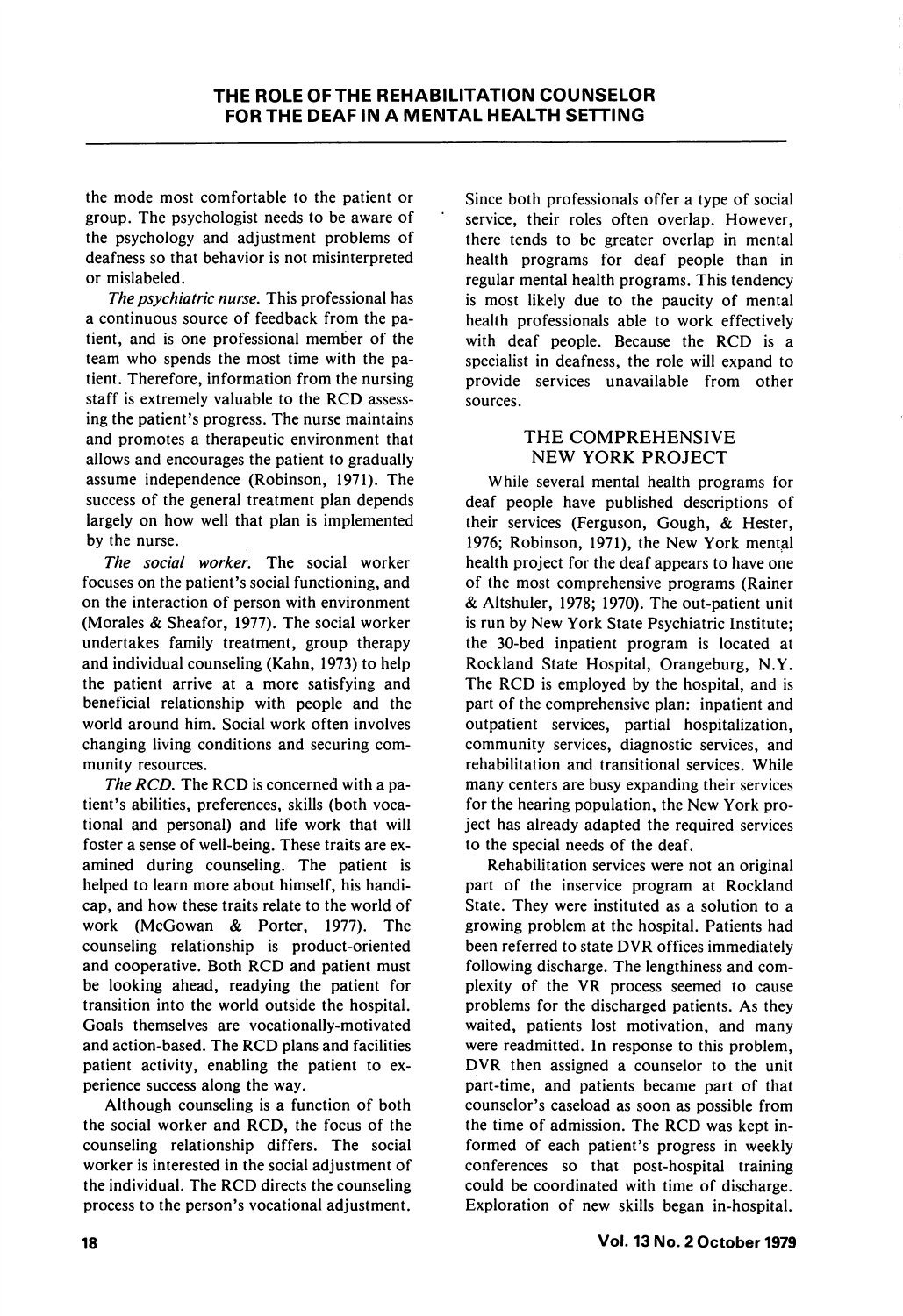The RCD utilized occupational therapy to set up short-term, attainable goals and to motivate the patient to work in the pre-vocational period. Through OT, the patient started to develop better attention span and ability to concentrate. Patients were at different stages of the VR process upon discharge, but the usual time lag between discharge and VR placement was kept to a minimum. In the New York Project, the RCD heads the rehabilita tion team, and is ultimately responsible for coordinating the rehabilitative progress of the patient. Contact is made at least once a month with both the staff social worker and DVR.

# COMMUNITY ORGANIZATION

In areas without special programs for the deaf, the RCD has much opportunity for com munity organization. The RCD may be the only professional aware of the special needs of the deaf in that community, and as such, can be a powerful force in deaf community development (Schein, 1976). Suitable support systems should be prioritized and established gradually. Meeting with deaf professionals, and professional and civic organizations can provide input, motivation and support neces sary to set up rudimentary services. The role of an RCD widens considerably in locales that do not offer mental health services for deaf peo ple, or that offer fledgling programs. Here the RCD assumes more active inservice education of the mental health team, both professional and ancillary.

The present author suggests two standards by which the effectiveness of a mental health program for the deaf can be measured. One is simply the expressed approval of the deaf com munity, by organizational voting procedure, or informal correspondence. The second measure is an increase in the number of deaf people, or percentage population, using the new services. The RCD could play a major role in disseminating information about these ser vices. Encouraging participation by the deaf community and stimulating feedback are other RCD functions in community organization.

### ADVANTAGES OF RCD SERVICES IN THE MENTAL HEALTH SETTING

Efficiency. The period between a patient's discharge and the start of rehabilitative ser-

vices can be frustrating and wasteful. Inhospital insutitution of these services minimizes this period. The time factor is very important with patients who have handicaps in addition to deafness, and who ordinarily re quire extended evaluations. As staff member in a hospital, clinic, or community mental health center, the RCD is the tie-in with Voca tional Rehabilitation. Vocational preparation can begin in-hospital by planning and creating activities for the patient that are purposeful and realistic. The patient can start to experi ence the advantages and difficulties of auton omy at his own speed, dealing with problems as they arise. Also, the "live" evaluation could be more effective in choosing patient goals. Outpatient facilities could offer RCD services as a type of Vocational Rehabilitation outreach, minimizing the confusion a patient usually experiences in seeking various kinds of help from different agencies.

Service continuity. For any program, the RCD should know how the entire process of hospitalization, treatments, therapy and train ing affect the patient. Similarly, the patient should know there is someone who is coordi nating his rehabilitation, and who will continue these services for a time following dis charge. This provision of a continuity of ser vices should be differentiated from purely ad ministrative duties. Instead, it implies a caring relationship, as well as understanding of the intrapsychic, interpersonal, sociocultural and economic factors that may affect the person's behavior (Thoreson & Tully, 1971).

The main concern of the mental health team is the deaf person's returning to the com munity. Many job-adjustment problems will have causes related to mental health. The RCD has a key role in this final aspect of a deaf per son's rehabilitation, and can oversee the case to its resolution. The ultimate goal of rehabilitation is reached when the patient assumes a practical and satisfying responsibili ty for his life. Patient motivation is a factor in achieving this goal. Success equally depends upon the dedication, skills and cooperation of all team members, as well as types of services available to the patient. Efforts to institute and maintain a rehabilitation team in mental health programs for the deaf will ensure quality in these programs, even as their numbers increase.